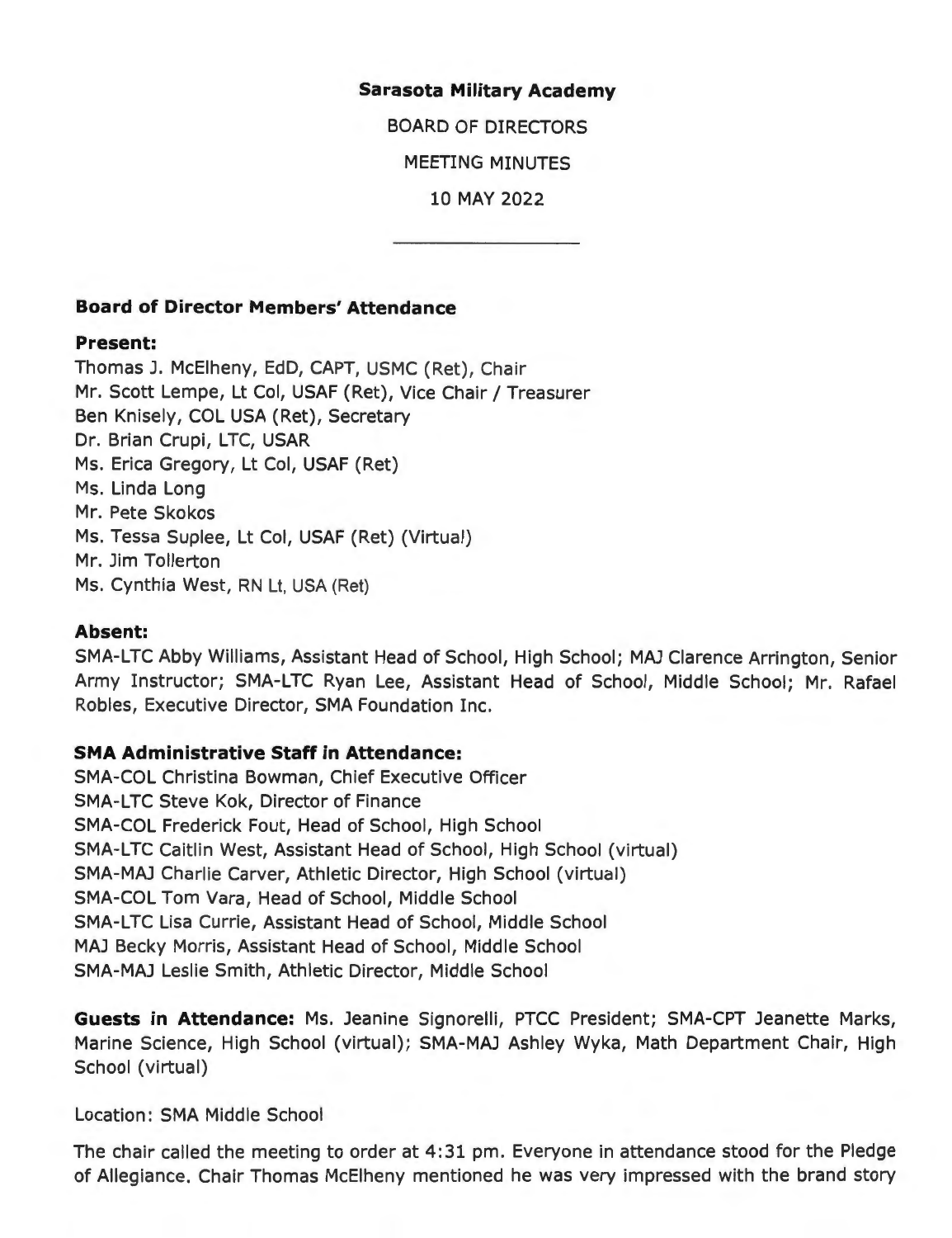in SRQ magazine and stated the agenda for the meeting is as follows: year term goals; fiscal health; increase one grade in FTE; reverse FTE trend by increasing enrollment; and long-term planning committee.

# **Motion to Approve the 12 April 2022 Minutes:**

COL Ben Knisely moved to approve the 12 April 2022 minutes; Mr. Jim Tollerton seconded the motion and the board unanimously approved.

**Executive Director of Schools Report:** SMA-COL Christina Bowman provided a read-ahead report. She stated an email was sent to both boards on upcoming graduation dates for both schools and the end of year luncheon. SMA-COL Bowman discussed the strategic goals to start the new school year of retaining quality staff as well as retaining seats at the high school. She explained enrollment for both campuses and how to balance the waiting lists at both schools to not exceed maximum class size.

Mr. Scott Lempe inquired as to the high number of students with IEPs within the incoming sixth grade class in which SMA-COL Fred Fout replied that our small school size and structure take part in the reputation of ESE students excelling at SMA. Ms. Linda Long inquired as to the services mostly in demand in which both heads of school replied extended time and small group testing are most in demand.

**SMA Head of School Report, Middle School:** SMA-COL Tom Vara provided a read-ahead report. He discussed a successful school play of Alice in Wonderland and the welcoming of all new families during a two-night event that provided a lot of energy and PTCC support with the selling of merchandise and meeting families. Chair McElheny inquired as to how new staff are made aware of the expectations and military culture at SMA in which SMA-COL Vara replied that it starts during the interview process along with multiple individual meetings after hire.

**SMA Middle School Athletics Report:** SMA-MAJ Leslie Smith provided a read-ahead report. She discussed a successful year for sports with golf tying for third place and lacrosse carrying twenty-three students. SMA-MAJ Smith stated coach positions for girls basketball and girls soccer coaches need to be filled.

# **Technology and Data Impact Report:** N/A

## **Instructional Design & Curriculum:** N/A

**SMA Head of School Report, High School:** SMA-COL Fout provided a read-ahead report. He commended both middle and high school chorus director, Dr. Henry Orazi, for taking both classes to a competition in Orlando and placed first in their category. SMA-COL Fout also commended Senior Advisors, SMA-CPTs Geimer and Scott for a packed year of senior activities ending with the upcoming prom on a yacht. He mentioned the fourth annual SMA Film Festival being held on Thursday at Burns Court Cinema. Chair McElheny inquired as to the new video and if it will be ready for graduation in which SMA-COL Bowman replied that the first review of the video is Wednesday and is scheduled to be ready for graduation.

## **SMA HS Athletics Report:** N/A

**SAi/Commandant's Report:** MAJ Clarence Arrington provided a read-ahead report. Chair McElheny inquired as to any graduates with plans to the service academies in which SMA-COL Fout replied that one is awaiting admittance into the Naval Academy but is currently committed to Embry Riddle Aeronautical University thus far.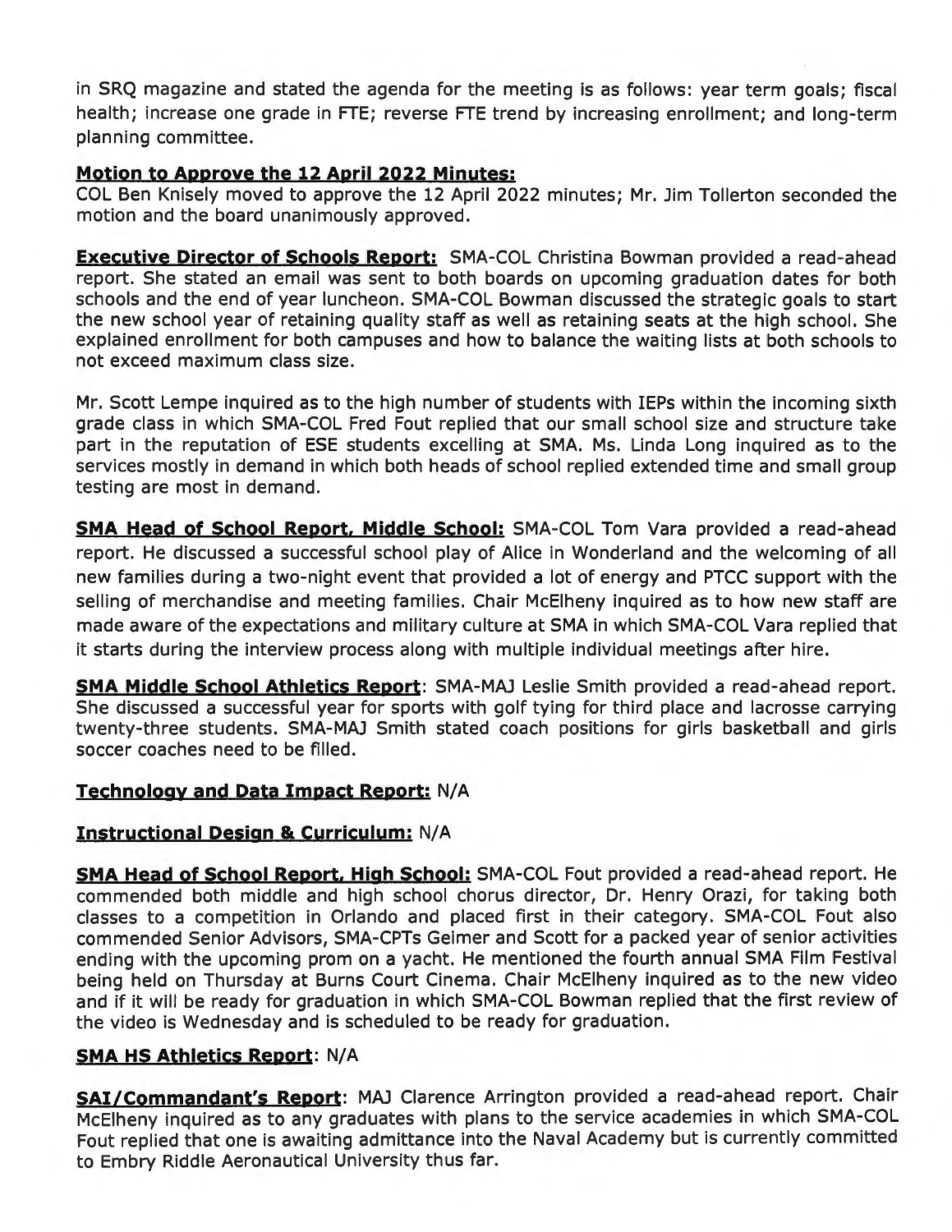## **Staff Representatives: N/A**

## **Media Report: N/A**

**Treasurer's Report:** SMA-LTC Steve Kok provided a read-ahead report. He discussed the financials for both campuses. SMA-LTC Kok explained the gas hike has doubled the transportation costs and suggested a nominal fee to transport students. He mentioned the city will be providing the transportation expense this week and will present at the next meeting.

SMS-LTC Kok asked the board to extend the June board meeting by 1-2 weeks in order to present real numbers that would not be available at the scheduled 14 June meeting.

#### **Mr. Tollerton moved to approve extending the scheduled 14 lune board meeting by one week to 21 June at the high school; COL Knisely seconded the motion and the board unanimously approved.**

SMA-LTC Kok recommended for the board to approve the IRS tax form 990 for Sarasota Military Academy. Mr. Tollerton inquired as to this board having permission to approve the SMA Foundation IRS tax form 990 in which SMA-COL Bowman replied that the SMA Foundation could schedule an emergency meeting as long as a quorum is present.

## **Ms. Cynthia West moved to approve the IRS tax form 990 for Sarasota Military Academy; Mr. Tollerton seconded the motion and the board unanimously approved.**

Vice Chair Scott Lempe explained how the fund reserve is tied to board policy on measuring financial stability within the CEO evaluation. He further explained that currently the goal is set for 5% or 700K, which is very different to the goal of l00K stated in the strategic plan. Ms. Erica Gregory stated that it is appropriate to set goals to increase reserve funds within the CEO evaluation.

## **Ms. West moved to approve the goal of 100K in the reserve fund; Mr. Pete Skokos seconded the motion and the board unanimously approved.**

**PTCC Report:** Ms. Jeanine Signorelli provided a read-ahead report. She discussed a successful weekend-long book fair at the Barnes & Noble at University Town Center to support the media centers and English departments on both campuses. Ms. Signorelli stated the PTCC has approved many grants including one for 3D printers and will be focusing on fundraising next year to supplement teacher/classroom grants.

**Foundation:** Mr. Rafael Robles provided a read-ahead report. SMA-COL Bowman discussed the results of the Giving Challenge. Chair McElheny commended Mr. Robles for his efforts over the past two years.

## **Marketing and Communications Report:** N/ A

**Nominating Committee Report:** Mr. Tollerton discussed the outreach for potential board members and introduced COL Richard Swoope, Jr. with his resume as a new board member. He stated COL Swoope attended the high school formation and spoke to our cadets with energy and wisdom as well as walking around to speak with staff.